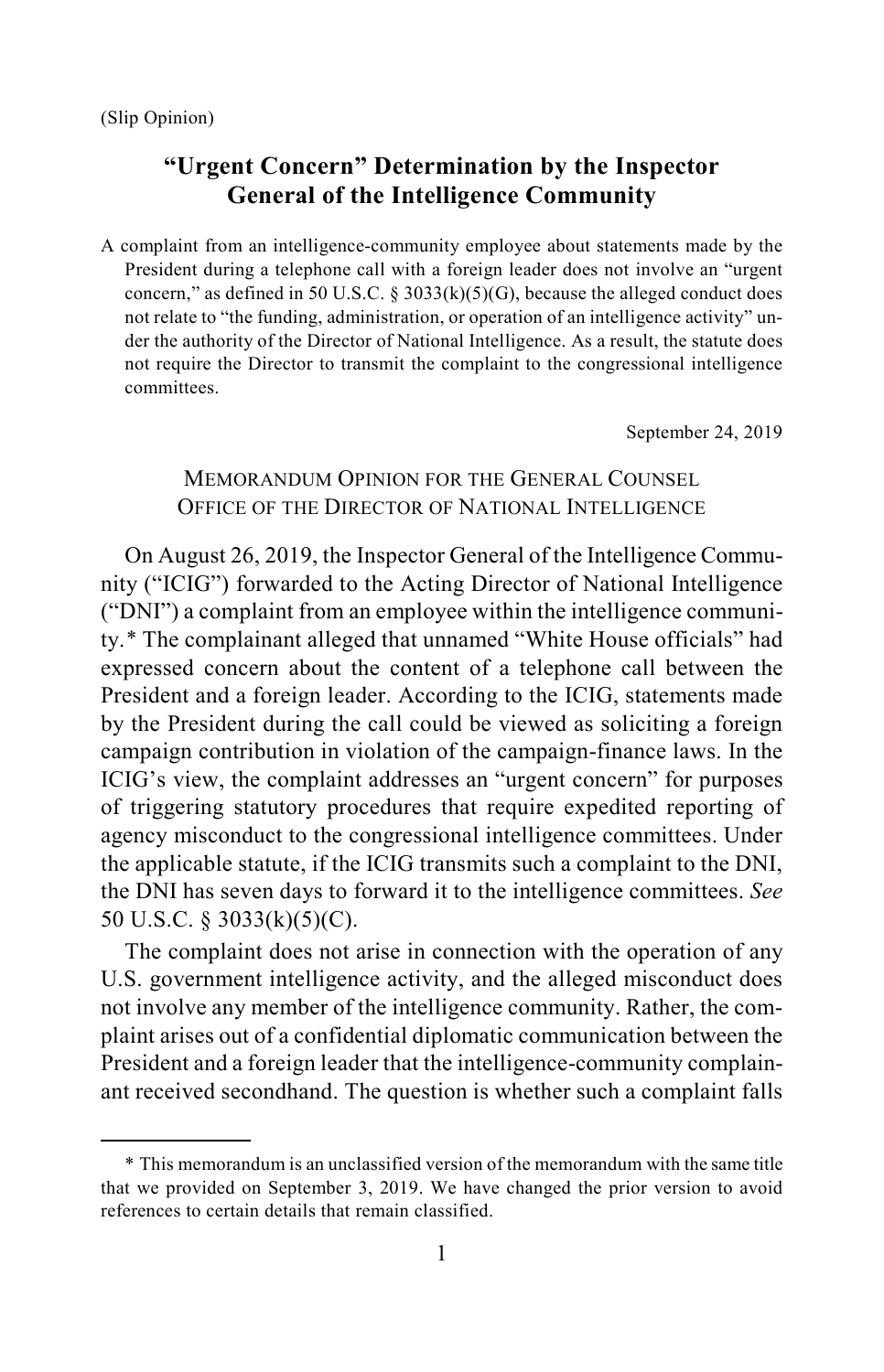within the statutory definition of "urgent concern" that the law requires the DNI to forward to the intelligence committees. We conclude that it does not. The alleged misconduct is not an "urgent concern" within the meaning of the statute because it does not concern "the funding, administration, or operation of an intelligence activity" under the authority of the DNI. *Id.* § 3033(k)(5)(G)(i). That phrase includes matters relating to intelligence activities subject to the DNI's supervision, but it does not include allegations of wrongdoing arising outside of any intelligence activity or outside the intelligence community itself.

Our conclusion that the "urgent concern" requirement is inapplicable does not mean that the DNI or the ICIG must leave such allegations unaddressed. To the contrary, the ICIG statute, 50 U.S.C.  $\S$  3033(k)(6), makes clear that the ICIG remains subject to 28 U.S.C. § 535, which broadly requires reporting to the Attorney General of "[a]ny information, allegation, matter, or complaint witnessed, discovered, or received in a department or agency . . . relating to violations of Federal criminal law involving Government officers and employees." 28 U.S.C. § 535(b). Accordingly, should the DNI or the ICIG receive a credible complaint of alleged criminal conduct that does not involve an "urgent concern," the appropriate action is to refer the matter to the Department of Justice, rather than to report to the intelligence committees under section  $3033(k)(5)$ . Consistent with 28 U.S.C. § 535, the ICIG's letter and the attached complaint have been referred to the Criminal Division of the Department of Justice for appropriate review.

### **I.**

An "employee of an element of the intelligence community" (or an intelligence-community contractor) "who intends to report to Congress a complaint or information with respect to an urgent concern may report such complaint or information to the" ICIG. 50 U.S.C. § 3033(k)(5)(A).<sup>[1](#page-1-0)</sup>

<span id="page-1-0"></span><sup>&</sup>lt;sup>1</sup> Section 8H of the Inspector General Act of 1978 ("IG Act"), 5 U.S.C. app., parallels the urgent-concern provision of the ICIG statute, 50 U.S.C.  $\S 3033(k)(5)$ , and appears to provide another pathway to report an urgent concern to the ICIG or an appropriate inspector general. Because the complainant and the ICIG in this instance invoked only section  $3033(k)(5)$ , we address that provision in our opinion, but as discussed below, the DNI's reporting obligation would be the same under either provision. *See infra* Part II.A & n[.4.](#page-4-0)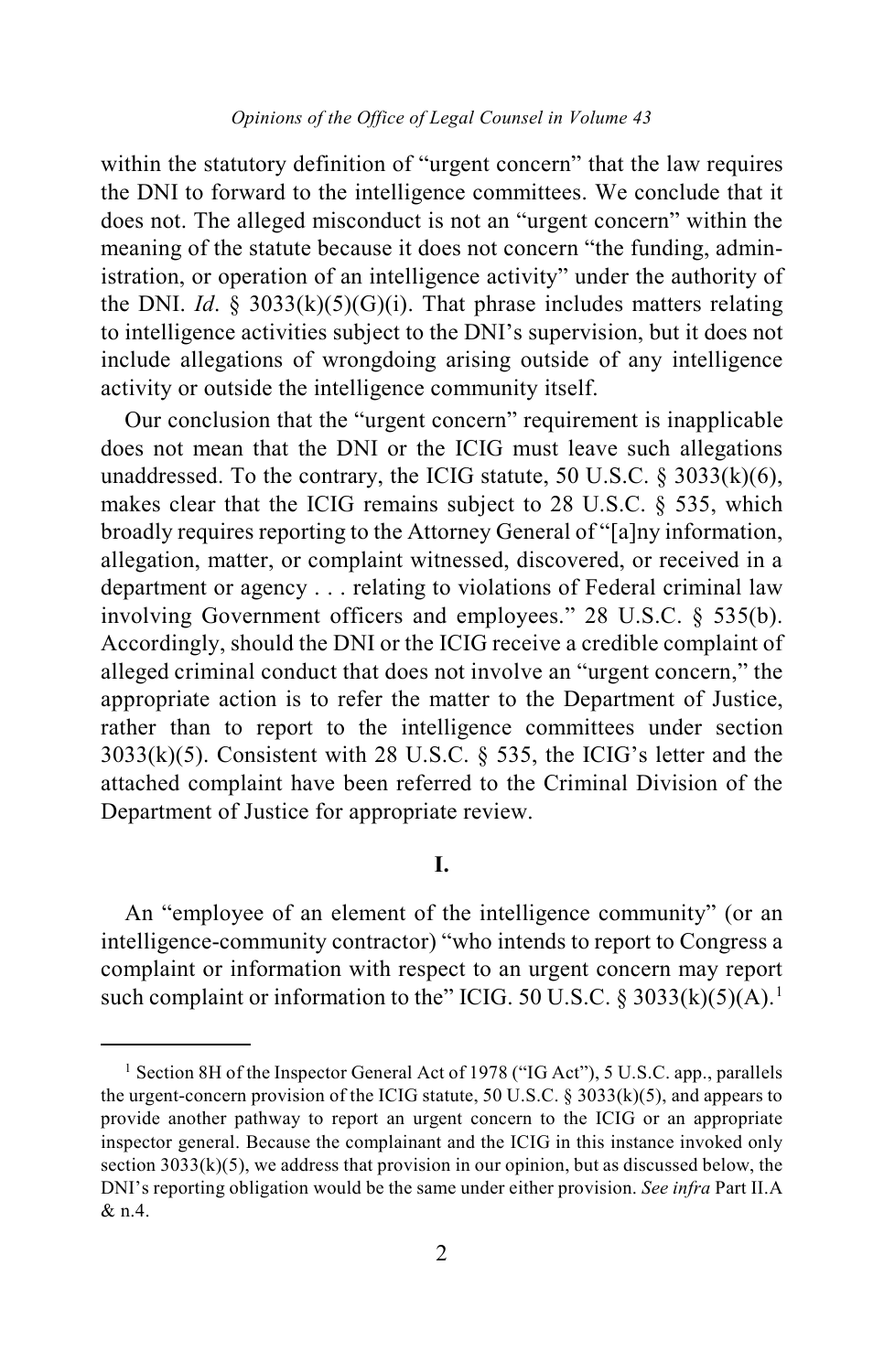On August 12, 2019, the Office of the ICIG received a complaint purporting to invoke this provision. The complainant alleged that he or she had heard reports from "White House officials" that, in the course of a routine diplomatic communication between the President and a foreign leader, the President had made statements that the complainant viewed as seeking to pressure that leader to take an official action to help the President's 2020 re-election campaign. The complainant described this communication as arising during a scheduled call with the foreign leader that, consistent with usual practice, was monitored by a number of U.S. officials. Having heard about the President's reported statements, the complainant expressed an intent to report this information to the intelligence committees.

When the ICIG receives a complaint about an "urgent concern," the statute provides that the ICIG then has 14 days to "determine whether the complaint or information appears credible." 50 U.S.C.  $\frac{83033(k)(5)}{B}$ . The ICIG determined that the complaint here involved an "urgent concern" under section  $3033(k)(5)$  and that it appeared credible. As relevant here, the statutory definition of an "urgent concern" includes "[a] serious or flagrant problem, abuse, [or] violation of law . . . relating to the funding, administration, or operation of an intelligence activity within the responsibility and authority of the Director of National Intelligence involving classified information." *Id*. § 3033(k)(5)(G)(i). According to the ICIG, the President's actions could involve a "serious or flagrant problem," "abuse," or violation of law, and the ICIG observed that federal law prohibits any person from soliciting or accepting a campaign contribution or donation from a foreign national. *See, e*.*g*., 52 U.S.C. § 30121(a). [2](#page-2-0) The ICIG further noted that alleged misconduct by a senior U.S. official to seek foreign assistance to interfere in or influence a federal election could potentially expose the official to serious national security and counterintelligence risks. Although the ICIG's preliminary review found "some indicia of an arguable political bias on the part of the Complainant in favor of a rival political candidate," the ICIG concluded that the complaint's allegations nonetheless appeared credible.

<span id="page-2-0"></span><sup>&</sup>lt;sup>2</sup> The ICIG determined that the allegation "appears credible" without conducting any detailed legal analysis concerning whether the allegation, if true, would amount to an unlawful solicitation of a campaign contribution. We likewise do not express a view on the matter in this opinion.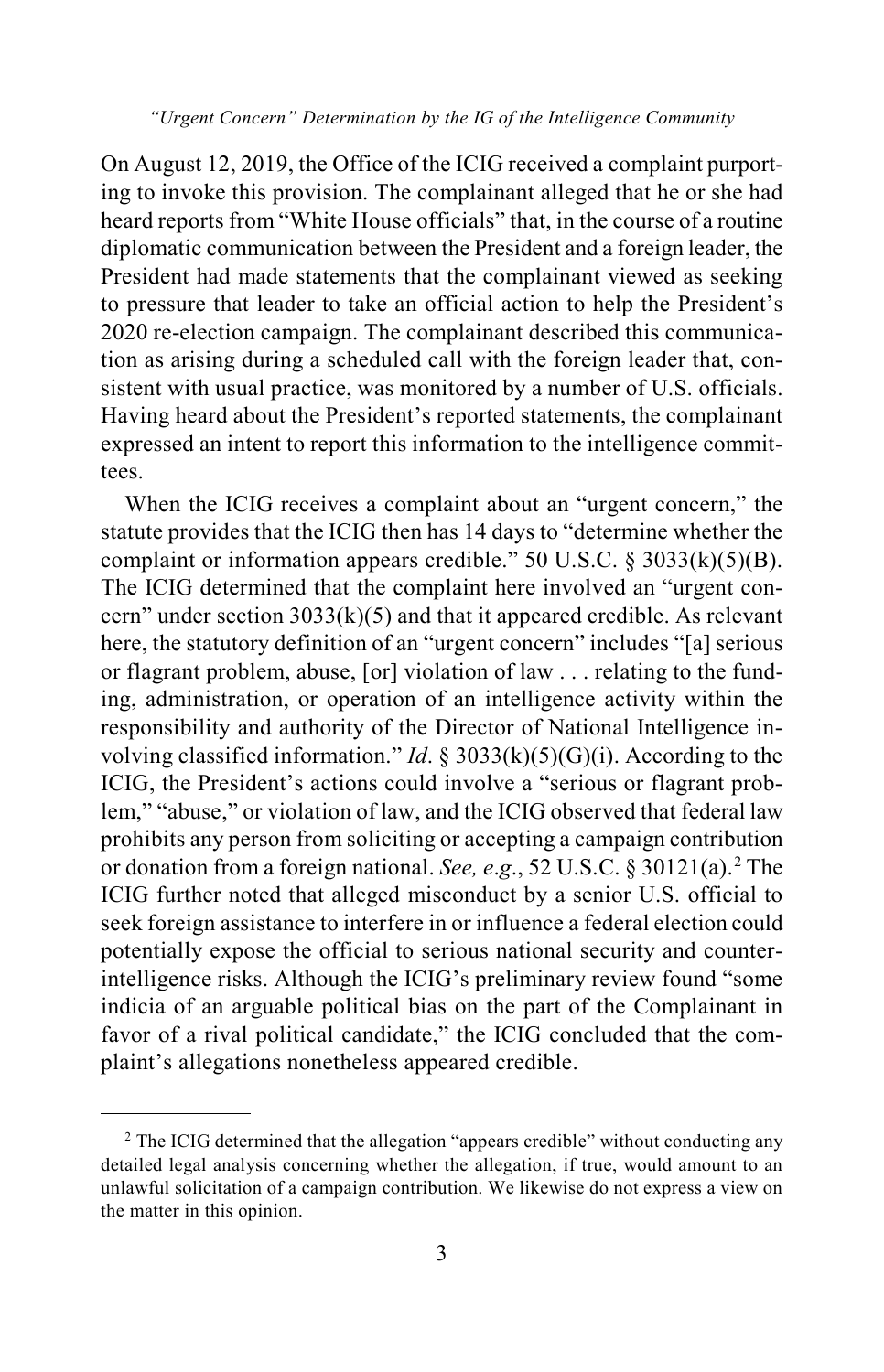*Opinions of the Office of Legal Counsel in Volume 43*

The ICIG concluded that the matter concerns an intelligence activity within the DNI's responsibility and authority. He reasoned that the DNI is the head of the intelligence community, acts as the principal adviser for intelligence matters related to national security, and oversees the National Intelligence Program and its budget. In addition, the intelligence community, under the DNI's direction, protects against intelligence activities directed against the United States, including foreign efforts to interfere in our elections. The ICIG also found it relevant that the President has directed the DNI to issue a report, within 45 days of a federal election, assessing any information indicating that a foreign government interfered in that election. *See* Exec. Order No. 13848, § 1(a) (Sept. 12, 2018). For these reasons, the ICIG concluded that the complaint involves an intelligence activity within the responsibility and authority of the DNI. He thus transmitted the complaint to the DNI on August 26, 2019.

### **II.**

You have asked whether the DNI has a statutory obligation to forward the complaint to the intelligence committees. We conclude that he does not. To constitute an "urgent concern," the alleged misconduct must involve "the funding, administration, or operation of an intelligence activity within the responsibility and authority" of the DNI. 50 U.S.C.  $\S 3033(k)(5)(G)(i)$ . Similar to other aspects of the ICIG's responsibilities, the urgent-concern provision permits employees to bring to the intelligence committees' attention credible allegations of serious abuses arising from within the U.S. intelligence community.[3](#page-3-0) This provision, however, does not cover every alleged violation of federal law or other abuse that

<span id="page-3-0"></span><sup>&</sup>lt;sup>3</sup> We have recognized constitutional concerns with statutory requirements that subordinate executive officials disclose classified information to congressional committees. *See, e.g.*, *Whistleblower Protections for Classified Disclosures*, 22 Op. O.L.C. 92, 100 (1998). In addition, the materials here concern diplomatic communications, and as Attorney General Janet Reno recognized, "[h]istory is replete with examples of the Executive's refusal to produce to Congress diplomatic communications and related documents because of the prejudicial impact such disclosure could have on the President's ability to conduct foreign relations." *Assertion of Executive Privilege for Documents Concerning Conduct of Foreign Affairs with Respect to Haiti*, 20 Op. O.L.C. 5, 6 (1996) (opinion of Attorney General Janet Reno). Addressing the statutory question in this opinion, however, does not require us to consider constitutional limits on congressional reporting requirements.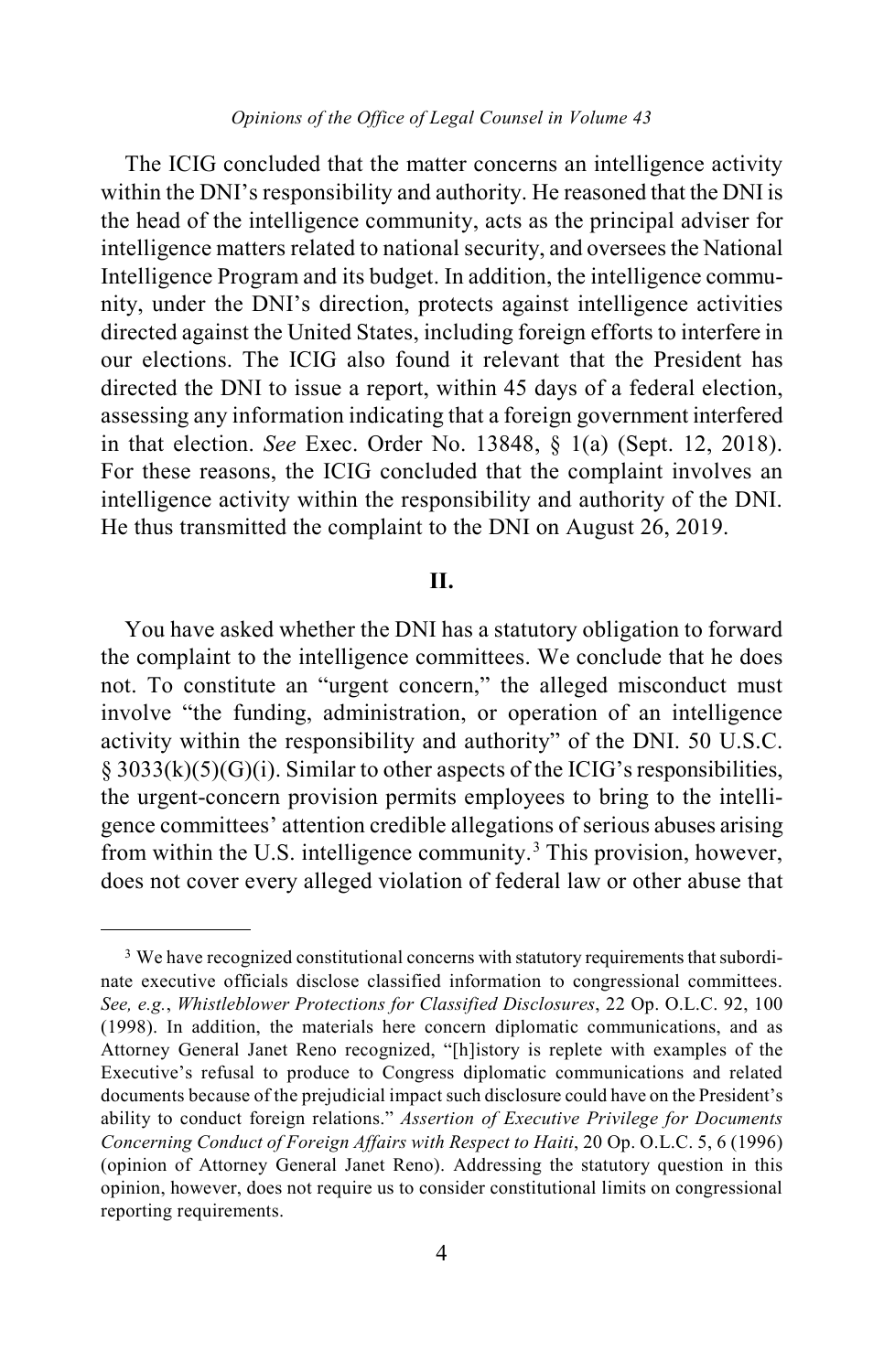comes to the attention of a member of the intelligence community. Where, as here, the report concerns alleged misconduct by someone from outside the intelligence community, separate from any "intelligence activity" within the DNI's purview, the matter is not an "urgent concern" under the statute.

### **A.**

Congress has specified certain procedures by which an intelligencecommunity employee may submit a complaint to Congress. Those procedures, which involve the ICIG, require that the subject of the complaint present an "urgent concern." In relevant part, an "urgent concern" is:

A serious or flagrant problem, abuse, violation of law or Executive order, or deficiency relating to *the funding, administration, or operation of an intelligence activity* within the responsibility and authority of the Director of National Intelligence involving classified information, but does not include differences of opinions concerning public policy matters.

50 U.S.C. § 3033 $(k)(5)(G)(i)$  (emphasis added). The Inspector General Act contains a parallel provision that applies to complaints submitted to inspectors general within the intelligence community. *See* IG Act § 8H(i)(1)(A), 5 U.S.C. app. ("A serious or flagrant problem, abuse, violation of law or Executive order, or deficiency relating to *the funding, administration, or operations of an intelligence activity* involving classified information, but does not include differences of opinions concerning public policy matters." (emphasis added)).<sup>[4](#page-4-1)</sup>

<span id="page-4-0"></span>That definition undergirds the urgent-concern framework that applies when "[a]n employee of an element of the intelligence community . . . intends to report to Congress a complaint or information with respect to an urgent concern." 50 U.S.C. § 3033(k)(5)(A). The provision contem-

<span id="page-4-1"></span><sup>&</sup>lt;sup>4</sup> The definition of "urgent concern" in the IG Act is not limited to intelligence activities that are specifically "within the responsibility and authority of the" DNI because the complaint procedures in section 8H are written to apply to multiple inspectors general within the intelligence community. *See* IG Act § 8H(a)(1)(A)–(D), 5 U.S.C. app. (including separate provisions for the Inspectors General for the Department of Defense, for the Intelligence Community, for the Central Intelligence Agency, and for the Department of Justice).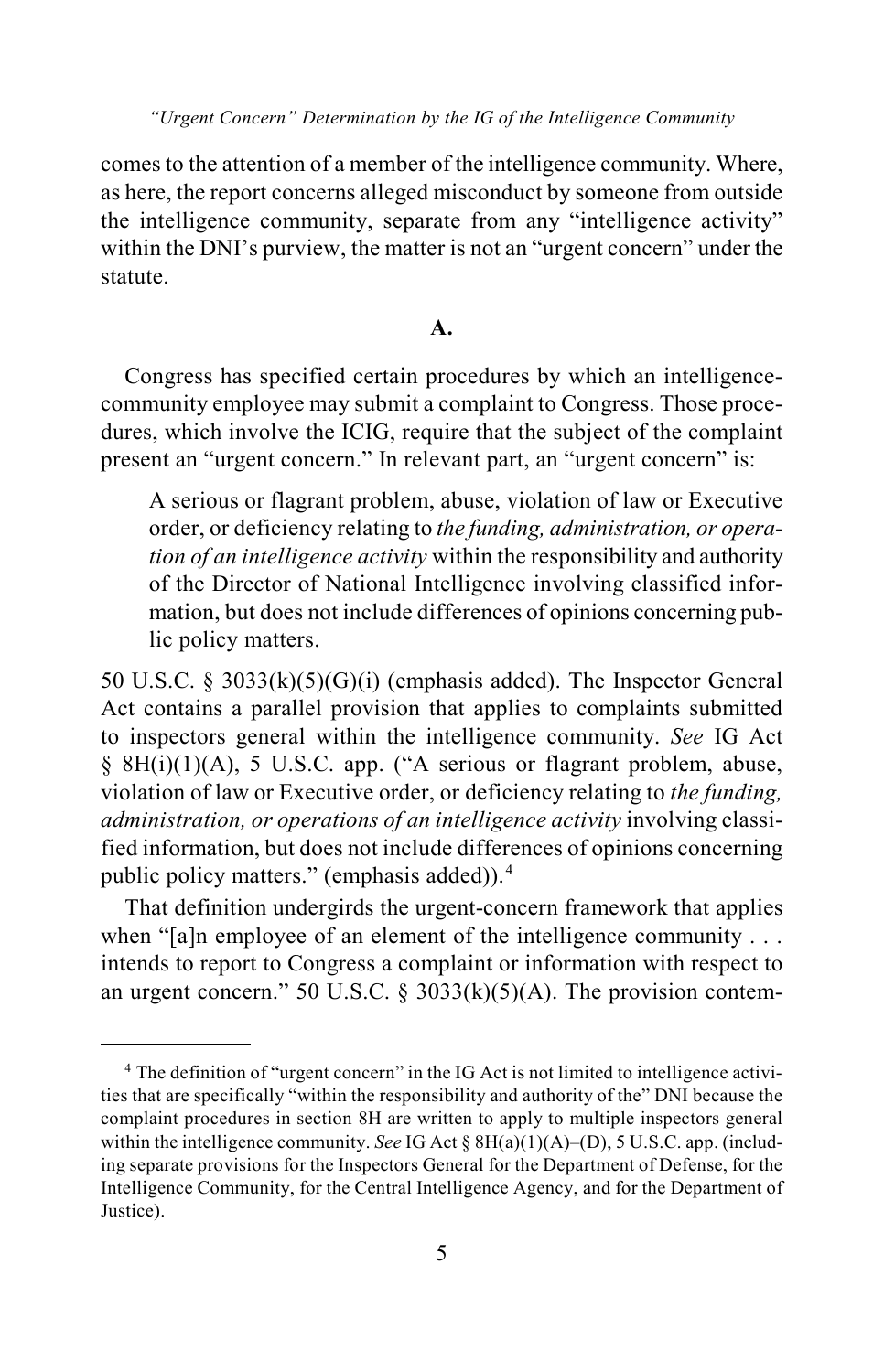plates, as relevant here, that the employee first "report[s] such complaint or information to the [ICIG]." *Id*. The ICIG then has 14 days to evaluate the credibility of the complaint "under subparagraph (A)" and determine whether to transmit it to the DNI. *Id*. § 3033(k)(5)(B). If the ICIG transmits the complaint to the DNI "under subparagraph (B)," then the DNI "shall, within 7 calendar days of such receipt, forward such transmittal to the congressional intelligence committees, together with any comments the [DNI] considers appropriate." *Id*. § 3033(k)(5)(C).

Each of those steps builds on the previous one, but they all must rest on a sound jurisdictional foundation. If the complaint does not involve an "urgent concern," as defined in the statute, then the remaining procedures are inapplicable. When the ICIG receives a complaint that is not an "urgent concern," then he has not received a report "under subparagraph  $(A)$ " and section 3033 $(k)(5)(B)$  does not trigger a reporting obligation. And when the DNI receives a transmittal that does not present an urgent concern, then the DNI is not required to forward it to the congressional committees, because the complaint is not one "under subparagraph (B)." *Id*. § 3033(k)(5)(C).

#### **B.**

The complainant describes a hearsay report that the President, who is not a member of the intelligence community, abused his authority or acted unlawfully in connection with foreign diplomacy. In the ICIG's view, those allegations fall within the urgent-concern provision because the DNI has operational responsibility to prevent election interference.<sup>[5](#page-5-0)</sup> But even

<span id="page-5-0"></span><sup>&</sup>lt;sup>5</sup> The ICIG cites no statute or executive order charging the DNI with operational responsibility for preventing foreign election interference. The DNI serves as the head of the intelligence community, the principal intelligence adviser to the President, and the official responsible for supervising the National Intelligence Program, who sets general objectives, priorities, and policies for the intelligence community. 50 U.S.C. §§ 3023(b),  $3024(f)(1)(A)$ ,  $(f)(3)(A)$ . The DNI thus surely has responsibility to coordinate the activities of the intelligence community and the provision of intelligence to the President and other senior policymakers concerning foreign intelligence matters. But the complaint does not suggest any misconduct by the DNI or any of his subordinates in connection with their duties. Moreover, even if the DNI had general oversight responsibility for preventing foreign election interference, the DNI's oversight responsibilities do not appear to extend to the President. By statute, the DNI exercises his authority subject to the direction of the President, *see id.* §§ 3023(b), 3024(f)(1)(B)(i), (j), and the statute's definition of "intelli-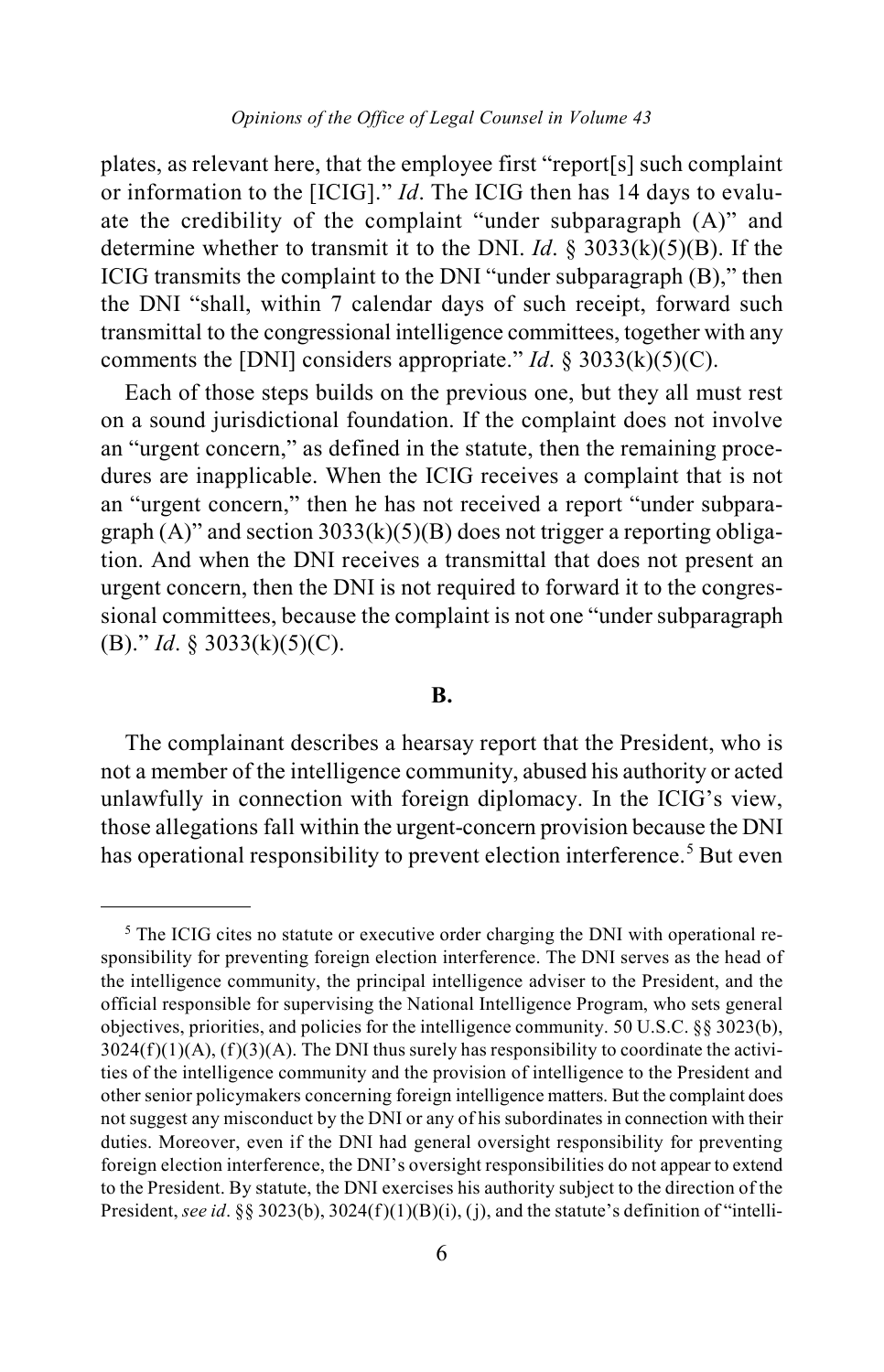if so, it does not follow that the alleged misconduct by the President concerns "the funding, administration, or operation of an intelligence activity within the responsibility and authority" of the DNI because the allegations do not arise in connection with any such intelligence activity at all. 50 U.S.C. § 3033(k)(5)(G)(i). The complaint therefore does not state an "urgent concern."

We begin with the words of the statute. Section  $3033(k)(5)(G)$  does not expressly define "intelligence activity," but the meaning of the phrase seems clear from context. The "intelligence activit [ies]" in question are ones over which the DNI has "responsibility and authority," which points to intelligence-gathering, counterintelligence, and intelligence operations undertaken by the intelligence community under the supervision of the DNI. *Id*. The National Security Act of 1947 commonly refers to "intelligence activities" as authorized activities undertaken by the intelligence community. Section 3024(c)(4), for instance, requires the DNI to "ensure the effective execution of the annual budget for intelligence and intelligence-related activities." *Id*. § 3024(c)(4). Section 3023(b)(3) authorizes the DNI to "oversee and direct the implementation of the National Intelligence Program," *id.* § 3023(b)(3), which itself is defined to include "all programs, projects, and *activities* of the intelligence community," *id*. § 3003(6) (emphasis added). Section 3094 conditions the use of appropriated funds "available to an intelligence agency . . . for an *intelligence or intelligence-related activity*," and defines an "intelligence agency" as "any department, agency, or other entity of the United States involved in intelligence or intelligence-related activities." *Id*. § 3094(a), (e)(1) (emphasis added). Sections 3091 and 3092 similarly contemplate the reporting to Congress of "intelligence activities" carried out by the U.S. government. *See id*. §§ 3091(a), 3092(a). In addition, in establishing the Office of the DNI, Congress was aware of the long-standing definition set forth in Executive Order 12333, which defines "[i]ntelligence activities"

 $\overline{a}$ 

gence community" conspicuously omits the Executive Office of the President, *see id.* § 3003(4). The DNI's charge to "ensure compliance with the Constitution and laws of the United States" applies to overseeing the "Central Intelligence Agency" and "other elements of the intelligence community." *Id*. § 3024(f)(4). Nevertheless, we need not reach any definitive conclusion on these matters, because even if foreign election interference would generally fall within the DNI's purview, the complaint does not concern an "intelligence activity within the responsibility and authority" of the DNI under section  $3033(k)(5)$ .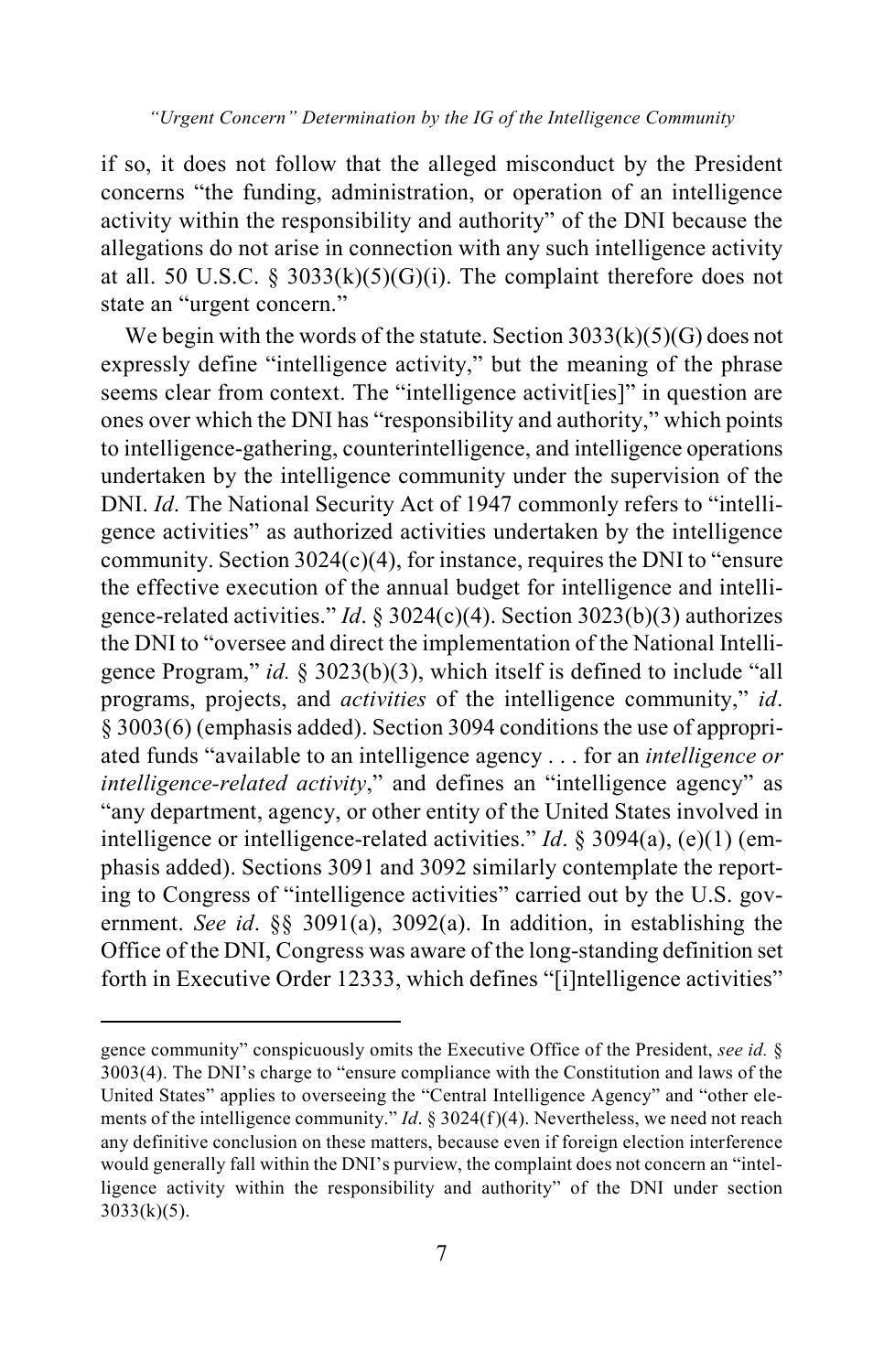to "mean[] all activities that elements of the Intelligence Community are authorized to conduct pursuant to this order." Exec. Order No. 12333,  $\S$  3.5(g) (Dec. 4, 1981) (as amended). The "urgent concern" statute thus naturally addresses complaints arising out of the "funding, administration, or operation" of activities carried out by the intelligence community.

This meaning of "intelligence activities" is also consistent with the ICIG's authorities under other portions of section 3033. Just as an "urgent concern" must arise in connection with "an intelligence activity within the responsibility and authority" of the DNI, the ICIG's jurisdiction and reporting obligations are keyed to those "programs and activities within the responsibility and authority of " the DNI. 50 U.S.C.  $\S$  3033(b)(1), (b)(3)(A),  $(b)(4)(A), (d)(1), (e)(1), (e)(2), (g)(2)(A), (k)(1)(B)(vii), (k)(2)(A)$ . That language parallels the language that commonly defines the purview of inspectors general. *See* IG Act § 4(a)(1), 5 U.S.C. app. (generally authorizing inspectors general to conduct investigations "relating to the programs and operations" of the agency). Such language has been consistently construed to permit inspectors general to oversee an agency's implementation of its statutory mission, but not to extend to performing the agency's mission itself. *See Inspector General Authority to Conduct Regulatory Investigations*, 13 Op. O.L.C. 54, 58–67 (1989).

Consistent with that view, the D.C. Circuit concluded that the Department of Transportation's inspector general exceeded his authority when he "involved himself in a routine agency investigation" as opposed to "an investigation relating to abuse and mismanagement in the administration of the DOT or an audit of agency enforcement procedures or policies." *Truckers United for Safety v. Mead*, 251 F.3d 183, 189–90 (D.C. Cir. 2001). The Fifth Circuit reached a similar conclusion regarding an inspector general's authority to engage in regulatory compliance investigations, expressly endorsing the approach taken by this Office's 1989 opinion. *See Burlington N. R.R. Co. v. Office of Inspector General*, 983 F.2d 631, 642–43 (5th Cir. 1993). Similarly here, the ICIG has the authority to review the DNI's exercise of his responsibility to coordinate and oversee the activities of the intelligence community—including, for instance, reviewing whether the DNI has appropriately discharged any authorities concerning preventing foreign election interference. But the ICIG does not himself have the authority to investigate election interference by foreign actors, because such an investigation would not involve an activity or program of the intelligence community under the DNI's supervision.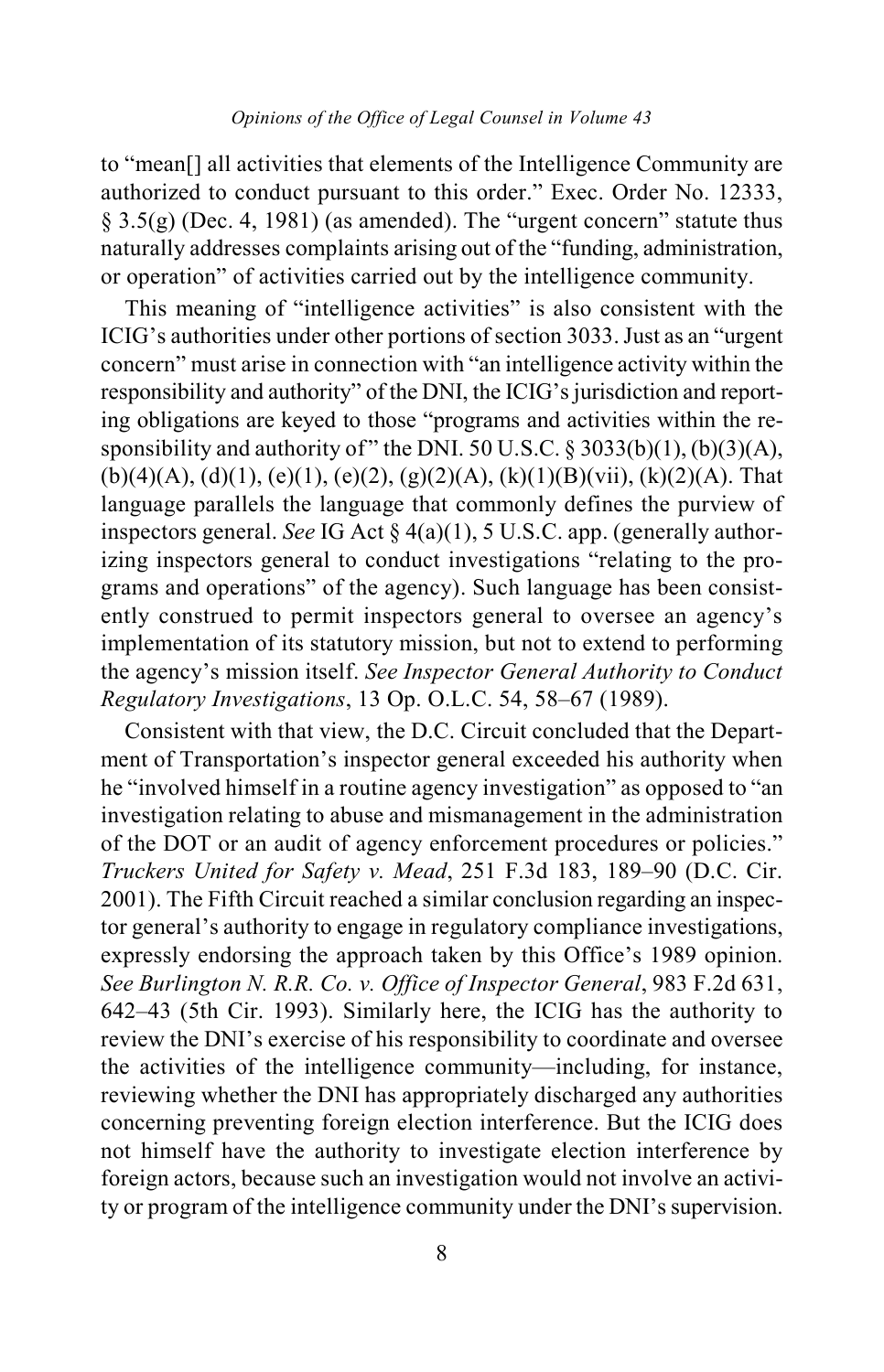We do not believe that the subjects of "urgent concern" reports to the ICIG are broader than other matters that fall within the investigative and reporting authority of the ICIG.

In establishing the office of the ICIG, Congress created an accountable and independent investigator who, subject to the general supervision of the DNI, would review the activities of members of the intelligence community. The ICIG is charged with "conduct[ing] independent investigations, inspections, audits, and reviews on programs and activities within the responsibility and authority" of the DNI. 50 U.S.C. § 3033(b)(1). The ICIG is also charged with overseeing and uncovering wrongdoing in the operations of programs under the DNI's supervision. But the ICIG's responsibility "to promote economy, efficiency, and effectiveness" in the administration of such programs, and "to prevent and detect fraud and abuse," *id*. § 3033(b)(2), must necessarily concern the programs themselves. Although the DNI and the intelligence community collect intelligence against foreign threats, the ICIG's responsibility is to watch the watchers in the performance of their duties, not to investigate and review matters relating to the foreign intelligence threats themselves.<sup>[6](#page-8-0)</sup>

Throughout section 3033, the assumption, sometimes explicit and sometimes tacit, is that the ICIG's authority extends to the investigation of U.S. government intelligence activities, not to those foreign threats that are themselves the concerns of the intelligence community. Thus, the ICIG has a statutory right of "access to any employee, or any employee of a contractor, of any element of the intelligence community." *Id*.  $§$  3033(g)(2)(B). Similarly, the ICIG should inform the congressional intelligence committees when an investigation "focuses on any current or former *intelligence community official* who" holds certain high-ranking positions, *id*. § 3033(k)(3)(A)(ii) (emphasis added), or when a matter

<span id="page-8-0"></span> <sup>6</sup> To the extent relevant, the legislative history and statutory findings confirm that the provision relates only to problems within the intelligence community. In giving the ICIG jurisdiction to investigate "intelligence activities" within the DNI's purview, Congress explained that it "believe[d] that an IC/IG with full statutory authorities and independence can better ensure that the ODNI identifies problems and deficiencies *within* the Intelligence Community." H.R. Rep. No. 111-186, at 70–71 (2009) (emphasis added). Similarly, in establishing the "urgent concern" procedures in the IG Act, Congress made clear that the provision was designed to address "wrongdoing *within* the Intelligence Community." Intelligence Community Whistleblower Protection Act of 1998, Pub. L. No. 105-272, tit. VII, § 701(b)(4), 112 Stat. 2396, 2413, 2414 (emphasis added).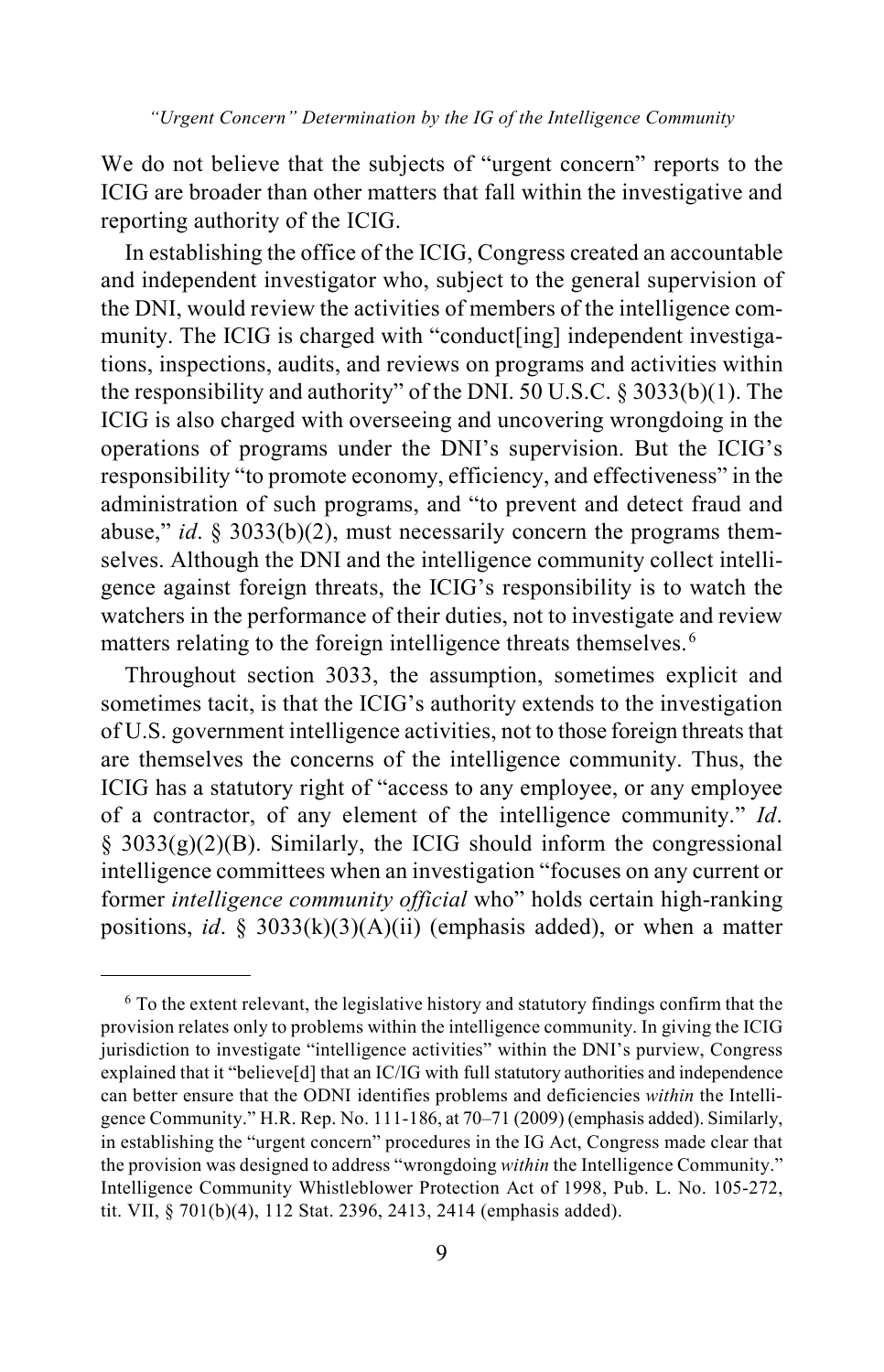requires a report to the Department of Justice of "possible criminal conduct by [such] a current or former [intelligence-community] official," *id*. § 3033(k)(3)(A)(iii). The ICIG's reporting responsibilities, however, do not concern officials outside the intelligence community, let alone the President.

In this case, the conduct that is the subject of the complaint does not relate to an "intelligence activity" under the DNI's supervision. The complainant alleges that the President made an inappropriate or potentially unlawful request on a routine diplomatic call with a foreign leader. But the President is not a member of the intelligence community, *see id*. § 3003(4), and his communication with a foreign leader involved no intelligence operation or other activity aimed at collecting or analyzing foreign intelligence. To the extent that the complaint warrants further review, that review falls outside section  $3033(k)(5)$ , which does not charge the ICIG (let alone every intelligence-community employee) with reporting on every serious allegation that may be found in a classified document. To the contrary, where the ICIG learns of a credible allegation of a potential criminal matter outside the intelligence community, the ICIG should refer the matter to the Department of Justice, consistent with 28 U.S.C. § 535.

We recognize that conduct by individuals outside of the intelligence community, or outside the government, can sometimes relate to "the funding, administration, or operation of an intelligence activity." 50 U.S.C. § 3033 $(k)(5)(G)(i)$ . For instance, if an alleged violation of law involves a non-agency party who conspired with a member of the intelligence community or who perpetrated a fraud on an agency within the DNI's authority, that may well relate to "the funding, administration, or operation of an intelligence activity" because it would directly impact the operations or funding of the agency or its personnel. In 1990, then-Acting Deputy Attorney General William Barr acknowledged similar instances in which inspectors general could investigate "external parties." Letter for William M. Diefenderfer, Deputy Director, Office of Management and Budget, from William P. Barr, Acting Deputy Attorney General, at 2–3 (July 17, 1990). None of those circumstances, however, is present here. The alleged conduct at issue concerns actions by the President arising out of confidential diplomatic communications with a foreign leader. Such matters simply do not relate to "the funding, administration,